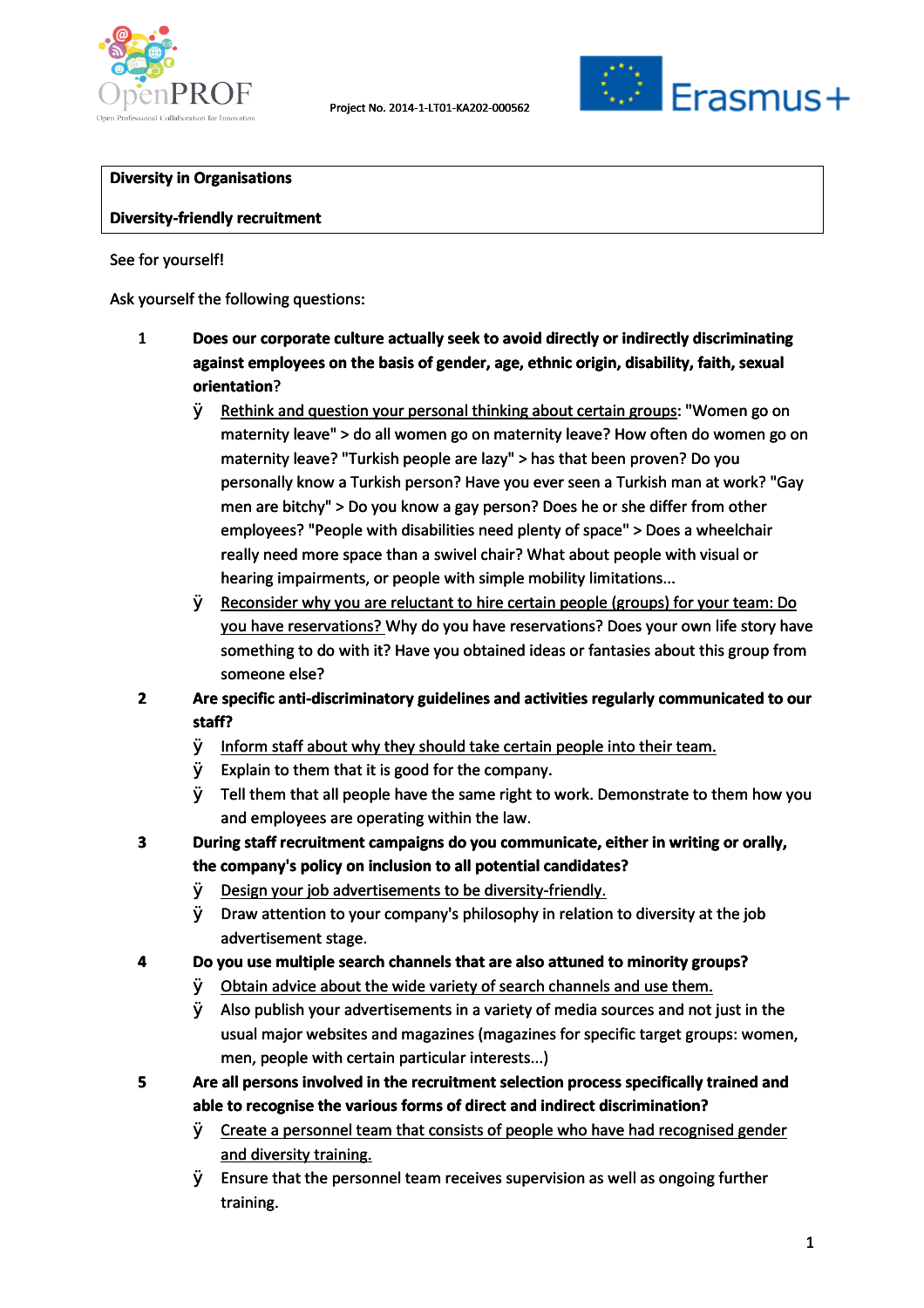



- **6 Do your job advertisements and application materials contain requirements that thatexclude people the exclude people on the basis of their age, gender, sexual orientation, ethnic origin, faith or disability?**
	- $\emptyset$  Take one requirement from a job advertisement that is explicitly relevant to the job in question: is it really necessary that a petrol station attendant needs to be able to speak and write the local language perfectly? Are terms such as "young and dynamic" (both for the current team as well as for the new employee) really essential? Such terms minimise the likelihood of an older but very dynamic person applying for the job! Take one requirement from a job advertisement that is explicitly relevant to the jok<br><u>in question</u>: is it really necessary that a petrol station attendant needs to be able to<br>speak and write the local language perfectly? A
- 7 Are job profiles checked for exclusionary criteria with the responsible members of the **senior management?**
	- $\varnothing$  Discuss precisely what requirements a new employee needs to fulfil with the relevant senior management members.
	- $\varnothing$  Take care particularly with the wording.
	- senior management members.<br>Ø Take care particularly with the wording.<br>Ø Consult <u>qualified</u> staff within the personnel team.
	- $\emptyset$  Seek professional help from a gender / diversity expert.
- **8 Do you specifically invite candidates from under-represented groups to apply? invite**
	- $\varnothing$  Select specific wording such as: "As a company that is committed to gender equality <u>Select specific wordin</u>g such as: "As a company that is committed to gender eq<br>and diversity, we expressly invite all applications, regardless of any personal or cultural background" or " in particular from (underrepresented groups)"

### 9 Are your website and e-recruiting tools designed to be accessible to all?

- $\emptyset$  Check the clarity of your website.
- $\varnothing$  Check the clarity of your website.<br> $\varnothing$  Check the font-size on your site.
- $\emptyset$  Check that the e-recruiting tool is easy to find on your site, as well as its intuitive Check that the e-recruiting tool is easy to find on your site, as well as its intuitive<br><u>usability and functionality</u>: can visually impaired people (a factor which should be of no relevance to the advertised position!) find the tool? Ensure that documents can be uploaded properly. be

# **10 Do you also ensure that internal recruitment is addressed to employees from employees underrepresented groups?**

- $\varnothing$  Evaluate which group(s) are under-represented in a team before the post is filled.
- $\varnothing$  Devise clear wording: "We call in particular on women / men / ... to create the perfect mix in the team."
- $\varnothing$  Ensure that underrepresented groups feel motivated to apply, even if they do not meet requirements that are not absolutely essential to perform the advertised job: Keep wording to the point to make sure that as many potentially suitable people Keep wording to the point to make sure that as many potentially suitable people<br>apply as possible! In this way you will have an abundance of applicants to choose from. Select specific wording such as: "As a company that is committed to<br>and diversity, we expressiy invite all applications, regardless of any p<br>cultural background" or " in particular from (underrepresented grou<br>cultural back

# **11 Do you continually strengthen the demographic structure of your organisation and demographic and review how you can adapt it to the demography of the market and locality? you thelocality?**

- $\varnothing$  Make sure that the workforce corresponds to the demographic setting of your company and customers.
- $\emptyset$  Only in this way can you be sure that your service/product serves the actual market, guaranteeing the development and growth of your company as well as safeguarding jobs.